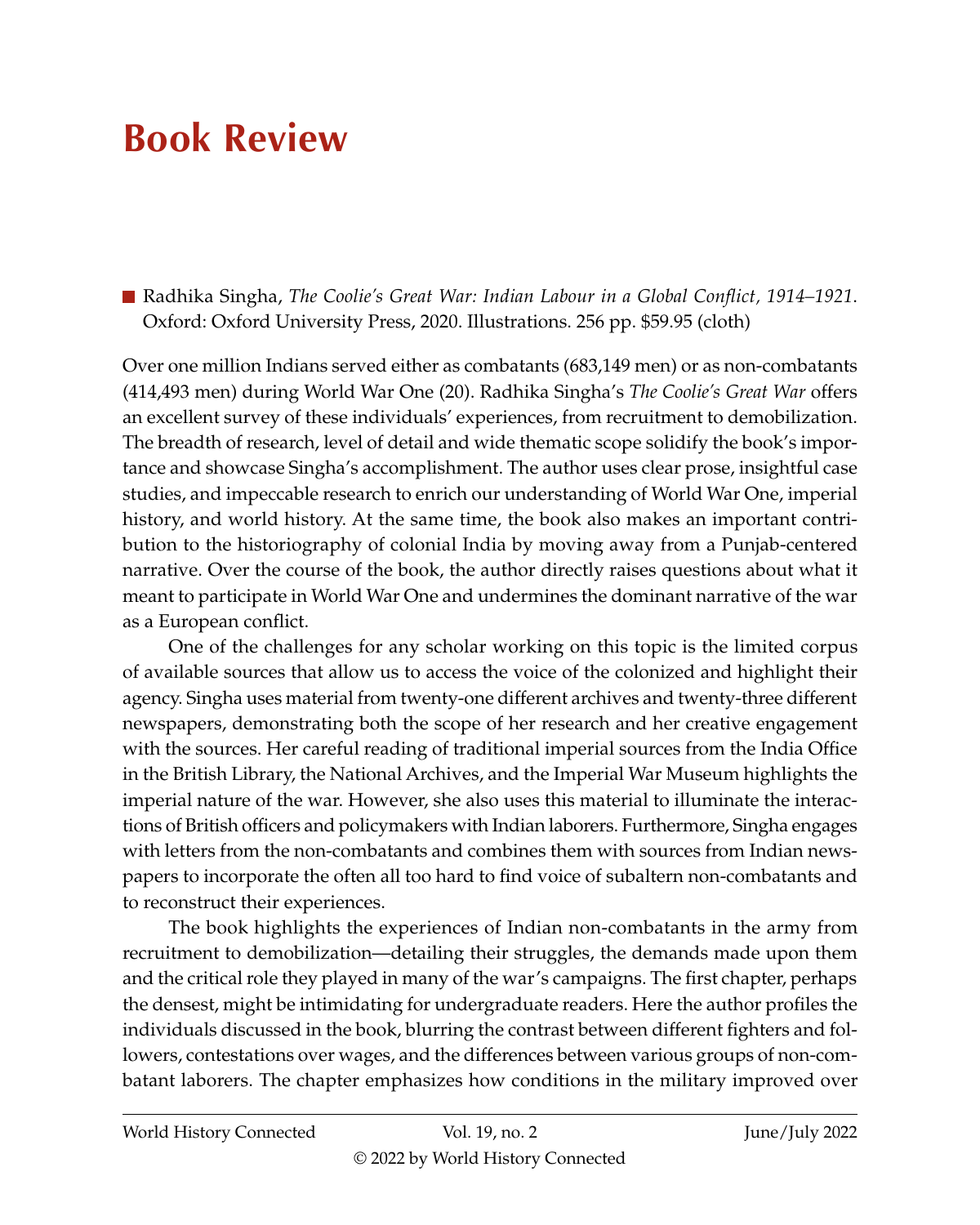time and argues for the importance of acknowledging the critical role played by auxiliary personnel. In subsequent chapters of the book, the author is at her best when focused on individual case studies. The third chapter addresses the Mesopotamian campaign from the recruitment of labor, to the challenges of keeping workers, to the British reliance on human labor from India. The fourth, and perhaps strongest, chapter explores the recruitment of "tribal populations" from Bihar, Orissa and the Assam-Burma hills. The British waged what were essentially pacification campaigns to secure laborers. The fifth chapter focuses on the experiences of Indian workers in France, in an important challenge to the white-washing of the Western front. Singha concludes with an overview of the debates and contestations over demobilization as well as decolonization more broadly. Each chapter provides valuable context and illustrates the author's extensive research in a manner that demonstrates the varied, nuanced, and important role of Indian laborers during World War One.

The book makes a much-needed contribution to many historiographical fields, which will appeal to a wide range of scholars and enrich many different academic conversations. Perhaps the most important contribution made by the book is Singha's choice to blur the lines between combatants and noncombatants in World War One, and indeed in warfare more broadly. Non-combatants could use the war to frame and garner support for their demands because, as Singha emphasizes, fighting would be impossible without the contributions made by non-combatant workers, especially in moving materials. Workers also experienced war: they oftentimes found themselves under fire or, at least, at the "threshold of war" (247). The war also placed Indian soldiers and laborers on the same footing as British and Dominion forces, which complicated colonial assumptions about racially-based differences. Participants even overtly questioned racial assumptions and martial race theories. As local administrators and officials became increasingly disenchanted with high caste Hindus, the war provided opportunities for lower-caste Hindus and the "primitive" populations of India to demonstrate their value to the colonial state. Singha therefore connects the issues that arose in wartime with wider questions about the history of the British Empire and imperialism in general.

Singha makes an impressive and truly global contribution to world history. Her book models how authors can trace the complex, fluid, and sometimes uneven interactions between local trends, imperial concerns, and global events. For example, Singha links the recruitment of laborers from India's prison population with reports in the Indian press, the role of the British Parliament, and international discussions of "scientific penology," all within a single paragraph (111). At the same time, she highlights how the recruitment of "primitive" Indians from the "hill tribes" demonstrates the local influence of the war and the "escalation of ambitions and anxieties" which demanded the "incorporation of a stretch of virtually autonomous territory" and people into the global theatre of war (160).

Relatedly, the book explores how individuals and groups can harness global events, such as World War One, to contest and seek improvements in not only treatment and pay,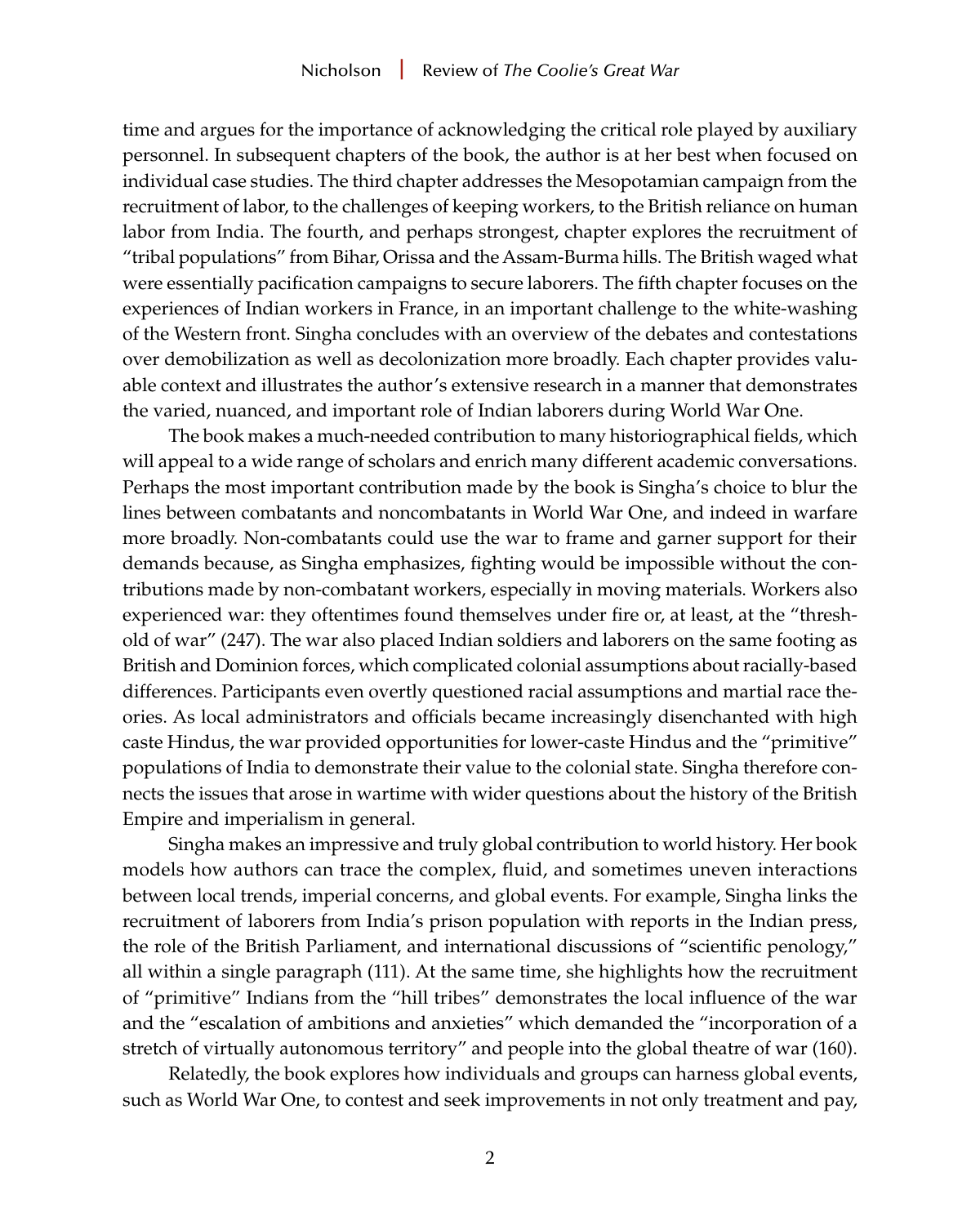<span id="page-2-0"></span>but also in how they were perceived by the colonial state. Throughout the book, Singha highlights workers' agency, as they demanded higher wages, escaped from military recruitment efforts, deserted the army, protested religious issues, or demanded pensions as compensation for their service. In one particularly striking example, the author demonstrates how the Kuki (a hill tribe along the eastern border) violently resisted British recruitment into the labor corps, although in this particular example connections to the wider theme of colonial resistance could be explored further (192).

Furthermore, inspired by Frederick Cooper and Jane Burbank's claim in *Empires in World History* that World War One should be framed as an imperial war, Singha addresses Indian contributions in terms of men, material and information (371). Here Singha joins other scholars in 'decolonizing' World War One, by emphasizing the importance of actors and resources from the global south and the interconnections between campaigns, both with the Western Front and beyond it (as in her discussion of the importance of the Mesopotamian Campaign). Even while dealing with World War One and its aftermath, the British were embedded in pacification campaigns and the push toward decolonization–in part the result of resentment over their experiences of the war. Singha's work also contributes to the growing field of colonial and postcolonial military history that pushes the scholarship beyond a focus on soldiers and battles to better understand imperial history writ large, social context, and the effects of local, colonial, and global campaigns.<sup>1</sup> Singha raises valuable questions for new areas of research in this field, such as the lives of soldiers postwar, the impact of gender and the ways in which other laboring populations experienced the war.

This monograph will be useful for students at a variety of levels. The selections on the Mesopotamian Campaign (also published in *Comparative Studies in Society and History*) add an important bottom-up perspective on the often-forgotten campaign of the war[.2](#page-3-0) As the book raises important connections to the study of empire and highlights the overall issue of white-washing the war, Singha's chapter on Indian labor on the Western Front would also be an important addition to an upper-level undergraduate class on World War One or graduate seminar on any of the thematic focuses already mentioned. Finally, the work highlights important methodological and research issues that involve uncovering marginalized voices and archival research that provides a model for graduate students.

Thanks to Singha's ability to expand areas of research by asking probing questions that illuminate a variety of themes, *The Coolie's Great War* makes an important contribution to the overlapping histories of empire, World War One, labor history and world history. In an era of increased specialization and the fragmentation of historical scholarship, this book offers a reassuring example of how to contribute to multiple historiographic fields while crafting an insightful monograph.

**Timothy Nicholson** is an Assistant Professor at Farmingdale State College in New York. He can be reached at [nicholt@farmingdale.edu](mailto:nicholt@farmingdale.edu).